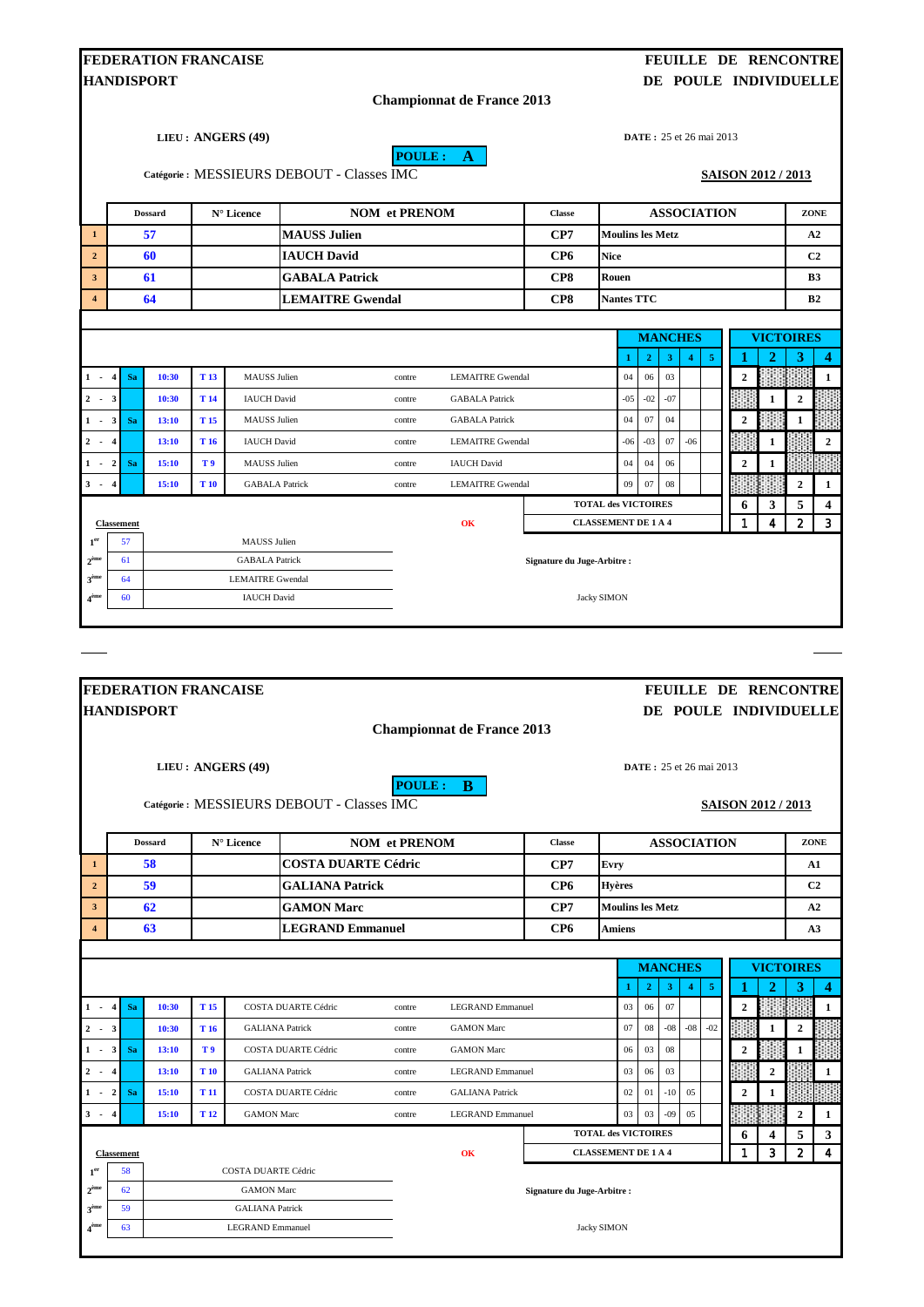

**Championnat de France 2013 - ANGERS (49) - 25 et 26 mai 2013**